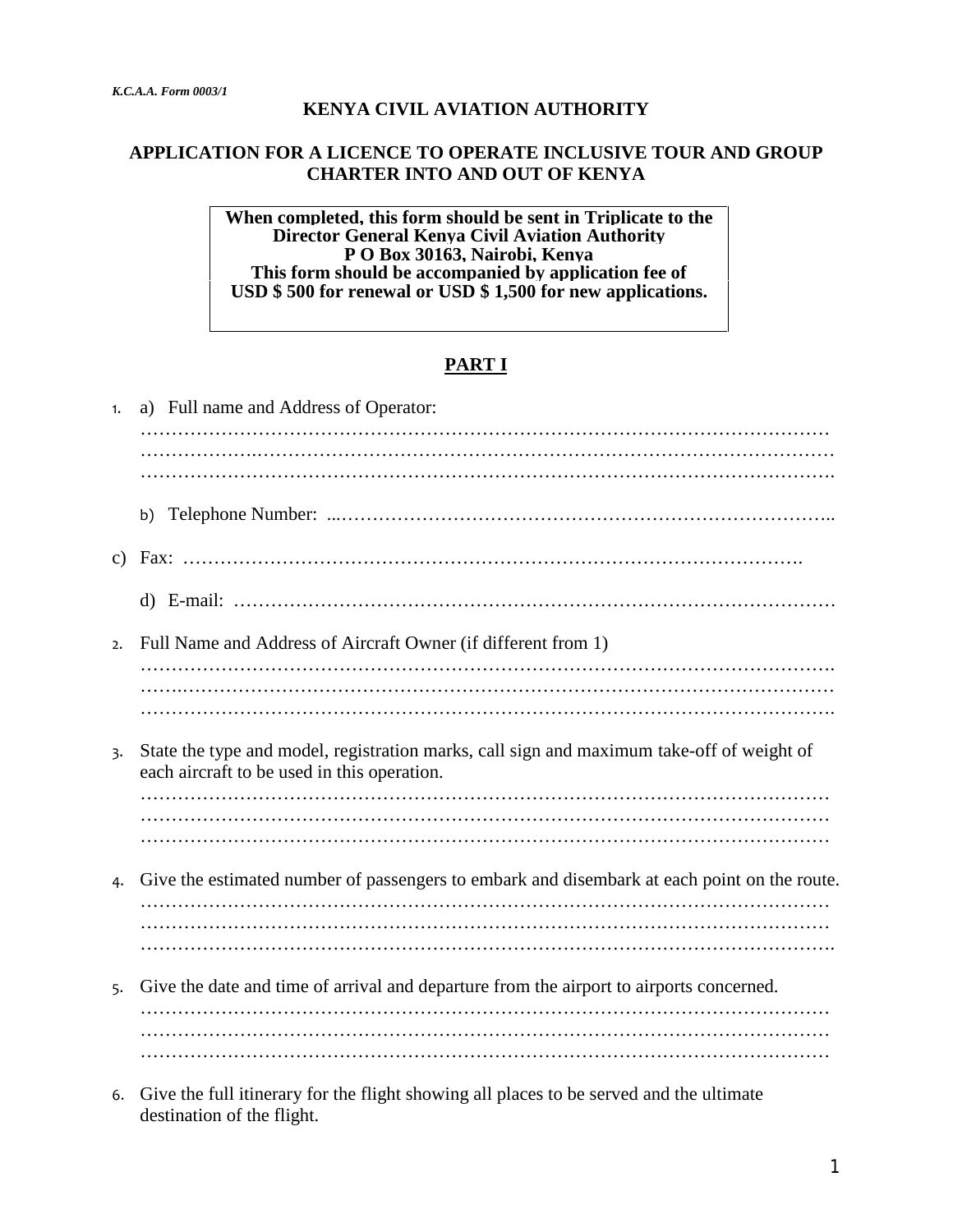………………………………………………………………………………………………… ………………………………………………………………………………………………… …………………………………………………………………………………………………

7. Give the full name and address of aircraft operator's local representative or agent.

………………………………………………………………………………………………… ………………………………………………………………………………………………… …………………………………………………………………………………………………

- 8. If the application is for a licence to operate a Charter, Inclusive Tour Flight, provide the following information:
	- a) Type of Tour (e.g. hunting, photography, leisure, sight-seeing, game viewing etc) ……………………………………………………………………………………………… ……………………………………………………………………………………………… ………………………………………………………………………………………………
	- b) Minimum price payable by passenger giving cost of air transportation accommodation, surface transport and other surface components (e.g. landing fees, handling charges, catering charges etc)

……………………………………………………………………………………………… ……………………………………………………………………………………………… ………………………………………………………………………………………………

- c) Name of the hotel(s) where passengers are booked. ………………………………………………………………………………………………
- ……………………………………………………………………………………………… d) Duration of tour
	- ……………………………………………………………………………… ………………………………………………………………………………………………
- e) Any other relevant information …………………………………………………………… ……………………………………………………………………………………………… ……………….…………………………………………………………………………… ………………………………………………………………………………………………
- 9. Give the full name and business address of charter and the full name and address of his local representative or agent

………………………………………………………………………………………………… ………………………………………………………………………………………………… …………………………………………………………………………………………………

10. Provide evidence (in English language) that adequate provision has been made either by way of insurance or other means to meet third party liability on the surface as well as your liability as carrier of passengers.

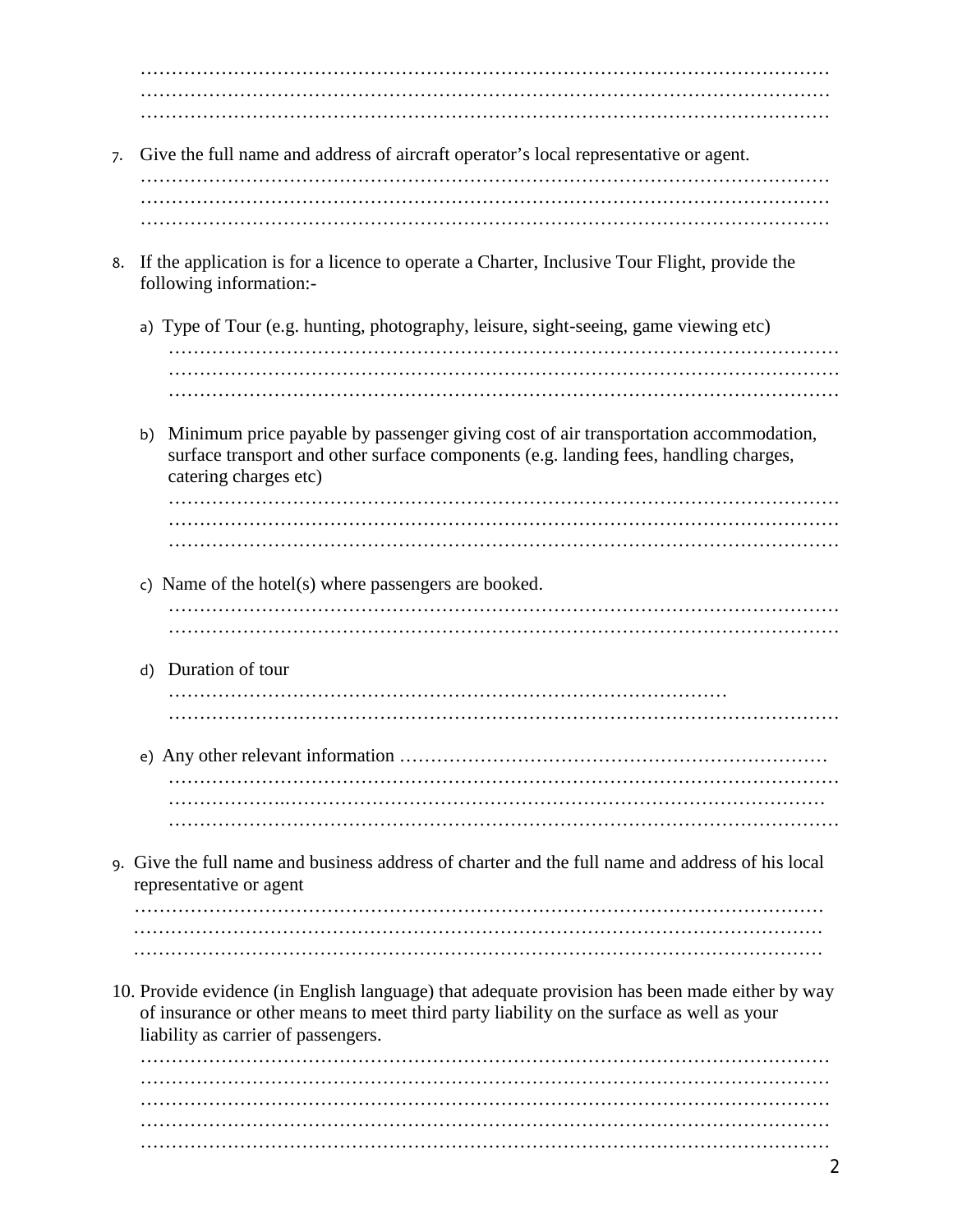11. If the application is for a licence to operate a Charter, Inclusive Tour flight, please attach:-

- a) Charter Agreement
- b) Declaration from the aircraft operator\*
- c) Declaration from the tour operator or his duly authorized representative or agent\*

*\*See Part II-A, Part II-B and Part II-C of this Form*

12.If the application is for a licence to operate an Affinity Group Charter flight, please attach

- a) Charter Agreement
- b) Declaration by Group or Chartering Association
- c) Declaration by the Airline
- d) Declaration by the Charterer or is duly accredited agent (if different from 12(b) above)<sup>\*\*</sup>

*\*\* See Part III - A Part III-B and Part III-C of this Form*

# **DECLARATION REQUIRED IN RESPECT OF INCLUSIVE TOUR CHARTERS**

## **PART II-A**

### Declaration by the Tour Operator

|               | a) The information given in Part I above is correct                                            |  |
|---------------|------------------------------------------------------------------------------------------------|--|
| b)            | The aircraft for the flight(s) has/have been chartered by $me/us$                              |  |
| $\mathsf{c})$ |                                                                                                |  |
|               |                                                                                                |  |
|               | have been made (certified copies of documents confirming these arrangements to be<br>attached) |  |
|               |                                                                                                |  |
|               |                                                                                                |  |
|               |                                                                                                |  |
|               |                                                                                                |  |
|               |                                                                                                |  |
|               |                                                                                                |  |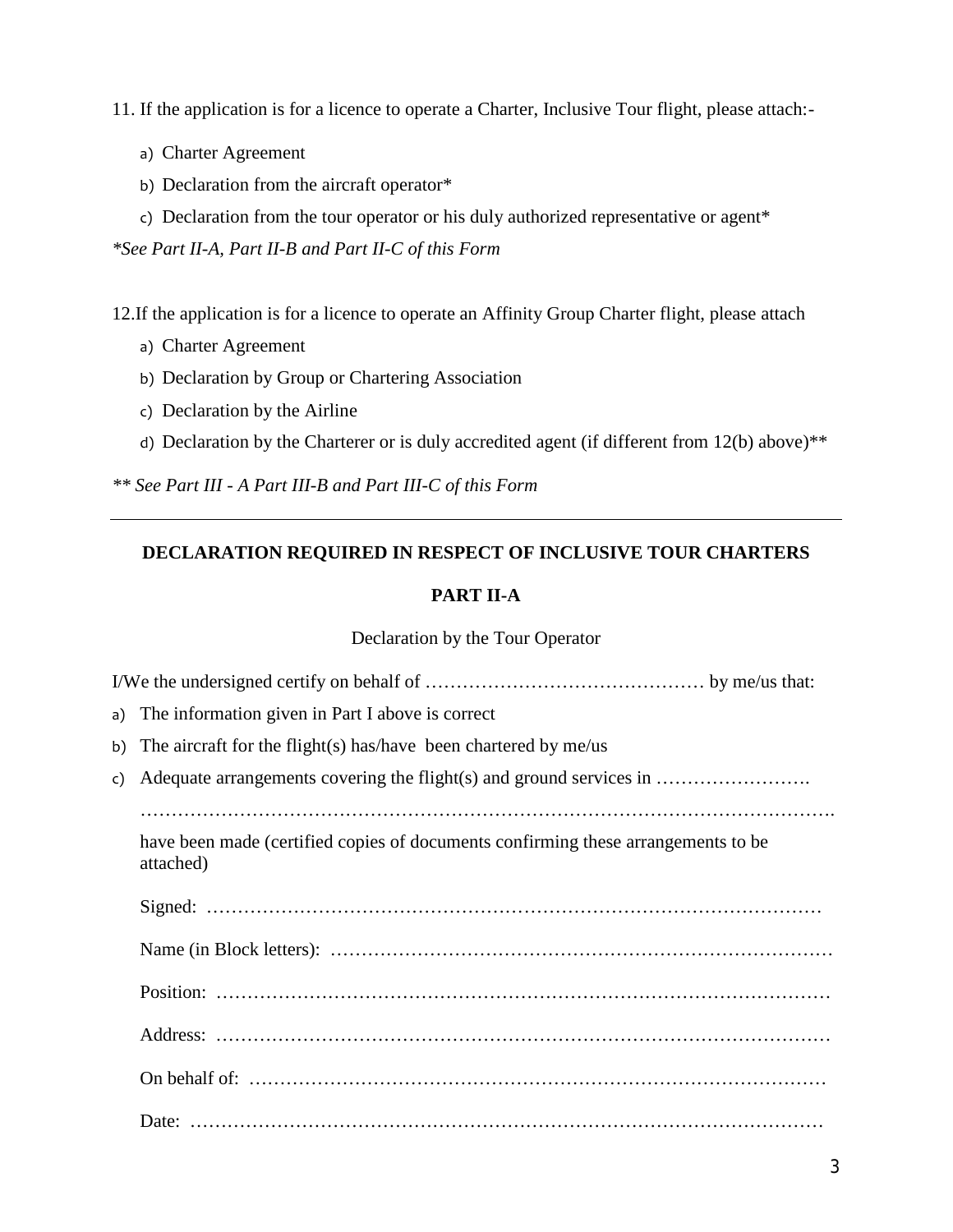### **PART II-B**

## Declaration by the Airline

I/We the undersigned certify that:-

a) The information given in Parts I and II-A above is correct

b) The aircraft for the flight(s) has been charted by me/us

- c) The total carrying capacity of the aircraft shall be at the disposal of the tour operator
- d) The laws and regulations in force governing the of flight(s) will be complied with

Signed: …………………………………………………………………………………………… *(Company Seal)*

| (Name and address of airline) |
|-------------------------------|
|                               |

# **PART II-C**

Declaration by the Tour Operator's Local Agent (if any)

|    | I/We the undersigned certify on behalf of                                                                                                  |  |  |  |
|----|--------------------------------------------------------------------------------------------------------------------------------------------|--|--|--|
|    |                                                                                                                                            |  |  |  |
| a) | The information given in Part I and II-A above is correct.                                                                                 |  |  |  |
| b) | Adequate arrangements concerning ground services have been (Certified copies of<br>documents confirming these arrangements to be attached) |  |  |  |
|    |                                                                                                                                            |  |  |  |
|    |                                                                                                                                            |  |  |  |
|    |                                                                                                                                            |  |  |  |
|    | (name and address of agent)                                                                                                                |  |  |  |
|    |                                                                                                                                            |  |  |  |

## **Declaration by the Group or Chartering Association**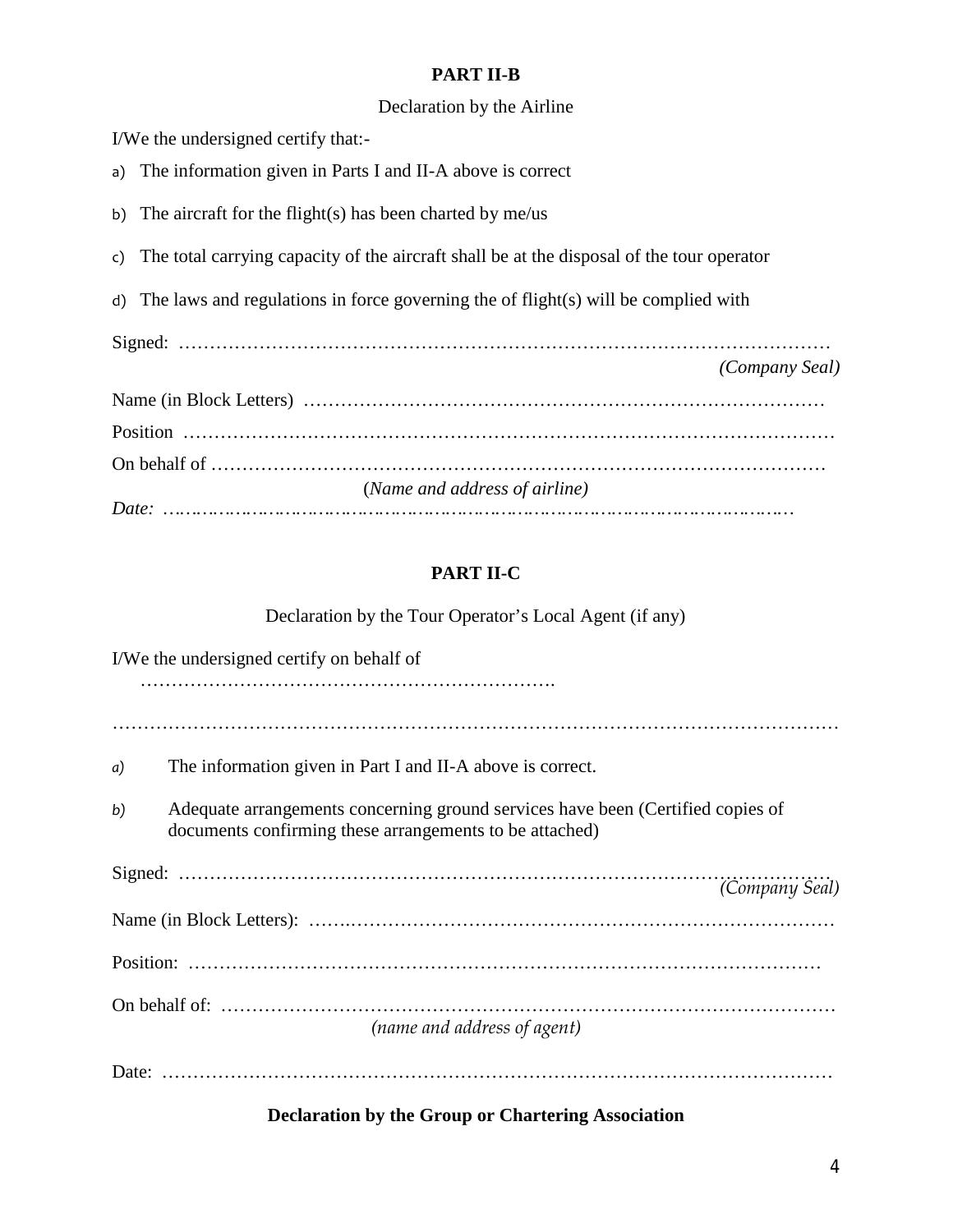# **PART III-A**

# Declaration Required in Respect of Affinity Group Charters

| represented by me/us that: |                                                                                                                                                                                                                                    |                                                                                                                                                                                                                                                                                                                                                                                       |  |  |  |
|----------------------------|------------------------------------------------------------------------------------------------------------------------------------------------------------------------------------------------------------------------------------|---------------------------------------------------------------------------------------------------------------------------------------------------------------------------------------------------------------------------------------------------------------------------------------------------------------------------------------------------------------------------------------|--|--|--|
| ***a)                      |                                                                                                                                                                                                                                    |                                                                                                                                                                                                                                                                                                                                                                                       |  |  |  |
|                            |                                                                                                                                                                                                                                    |                                                                                                                                                                                                                                                                                                                                                                                       |  |  |  |
|                            |                                                                                                                                                                                                                                    |                                                                                                                                                                                                                                                                                                                                                                                       |  |  |  |
| b)                         | Information concerning the trip is not disseminated otherwise than in the publication of<br>circulars produced by the association for its members.                                                                                 |                                                                                                                                                                                                                                                                                                                                                                                       |  |  |  |
| $\mathbf{c})$              | The Association agrees to a duly empowered representative of the licensing authorities<br>carrying out a check at the officers of the Association to determine whether the<br>participants in the trip meet requirement (a) above. |                                                                                                                                                                                                                                                                                                                                                                                       |  |  |  |
| $\rm d)$                   | The Association notes and agrees that only those participants effectively meeting<br>requirement (a) may board the aircraft                                                                                                        |                                                                                                                                                                                                                                                                                                                                                                                       |  |  |  |
| e)                         | I/We undertake to supply the licensing authorities at least 14 days before the departure of<br>the flight with                                                                                                                     |                                                                                                                                                                                                                                                                                                                                                                                       |  |  |  |
|                            | $\mathbf{i}$                                                                                                                                                                                                                       | A membership list with addresses and dates of joining in alphabetical or<br>chronological order and a certified passenger list, in alphabetical order, showing<br>the name and addresses of each passenger, the date on which he or she joined the<br>group or, as appropriate, the name of the member by whom he or she is being<br>accompanied on the light and their relationship; |  |  |  |
|                            | ii)                                                                                                                                                                                                                                | A copy of the group's constitution and copies of all publication or circulars of the<br>association concerning the flight.                                                                                                                                                                                                                                                            |  |  |  |
|                            |                                                                                                                                                                                                                                    |                                                                                                                                                                                                                                                                                                                                                                                       |  |  |  |
|                            |                                                                                                                                                                                                                                    |                                                                                                                                                                                                                                                                                                                                                                                       |  |  |  |
|                            |                                                                                                                                                                                                                                    |                                                                                                                                                                                                                                                                                                                                                                                       |  |  |  |
|                            |                                                                                                                                                                                                                                    |                                                                                                                                                                                                                                                                                                                                                                                       |  |  |  |
|                            |                                                                                                                                                                                                                                    |                                                                                                                                                                                                                                                                                                                                                                                       |  |  |  |

\*\*\*Such persons may be accompanied by members of their families residing with them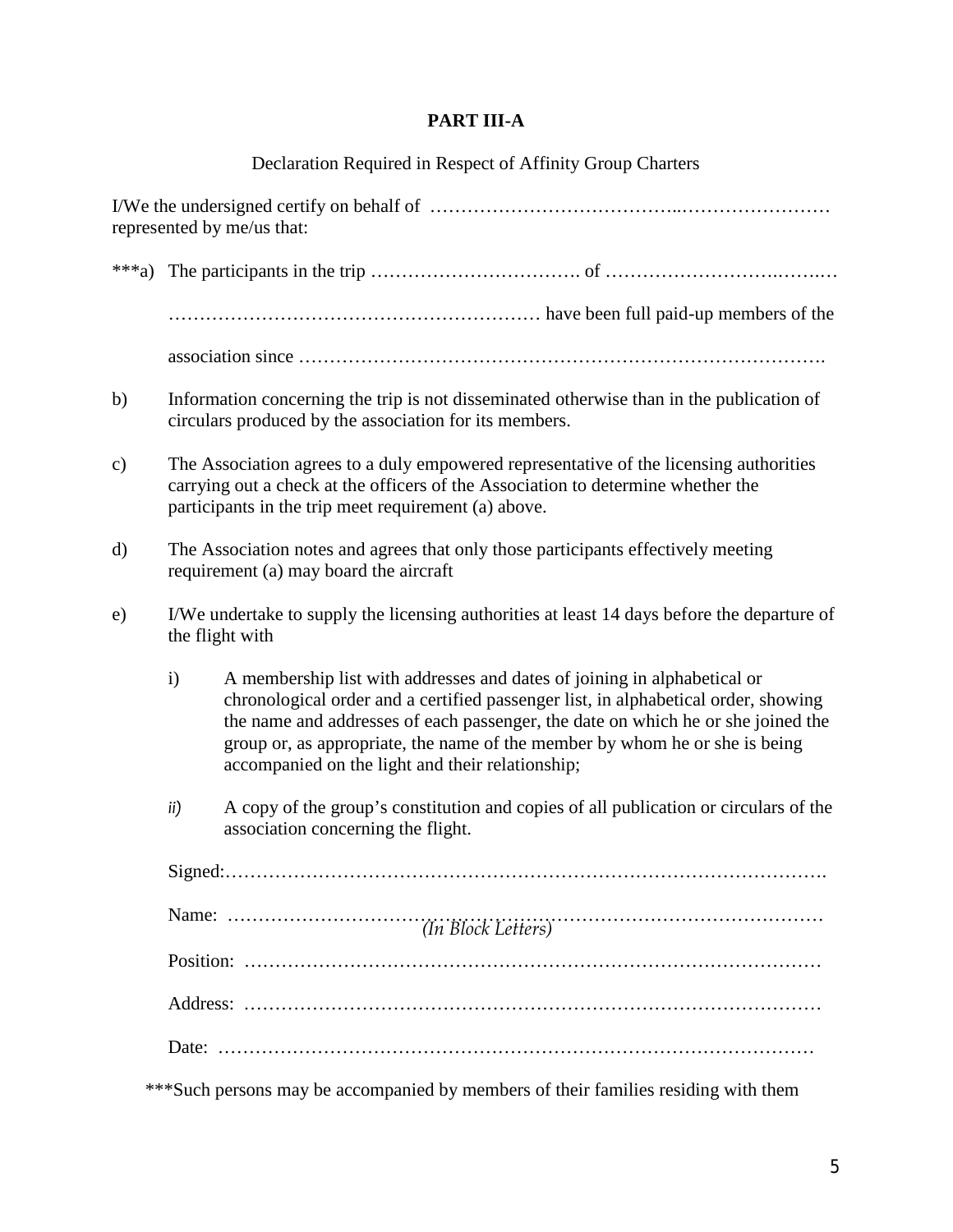## **PART III B**

## Declaration by the Airline

I/We the undersigned certify on behalf of ……………………… represented by me/us that:

- a) The information given in Parts I and III-A of this form is correct;
- b) The aircraft for the above flight has been chartered by the group or association referred to in Part III-A of this form is correct;
- c) The total carrying capacity of the aircraft shall be at the disposal of the said association or group;
- d) The laws and regulations in force governing the operation of the flight will be complied with;
- e) All the charges covering the return journey (where applicable) will be paid and

………………………………………………….……………………………………… *(name and address of person or airline)*

shall be responsible for the return journey. Certified copies of documents confirming return journey. arrangements are attached.

| $(m_{\text{Bvol}})$ $(m_{\text{Bvol}})$ $(m_{\text{Bvol}})$ |
|-------------------------------------------------------------|
|                                                             |
|                                                             |

# **PART III-C**

**\*\*\*\***Declaration of Charterer or his dully Accredited Agent

I/We the undersigned certify on behalf of

………………………….……………………………… represented by me/us that:

*a)* The information given in Parts I and III-A is correct;

for the above flights has been chartered by me/us on behalf of the association or group referred *b)* The aircraft to in Part III-A above;

*c)* The total carrying capacity of the aircraft shall be at the disposal of the association or group;

*d)* My organization shall be responsible for the group while in